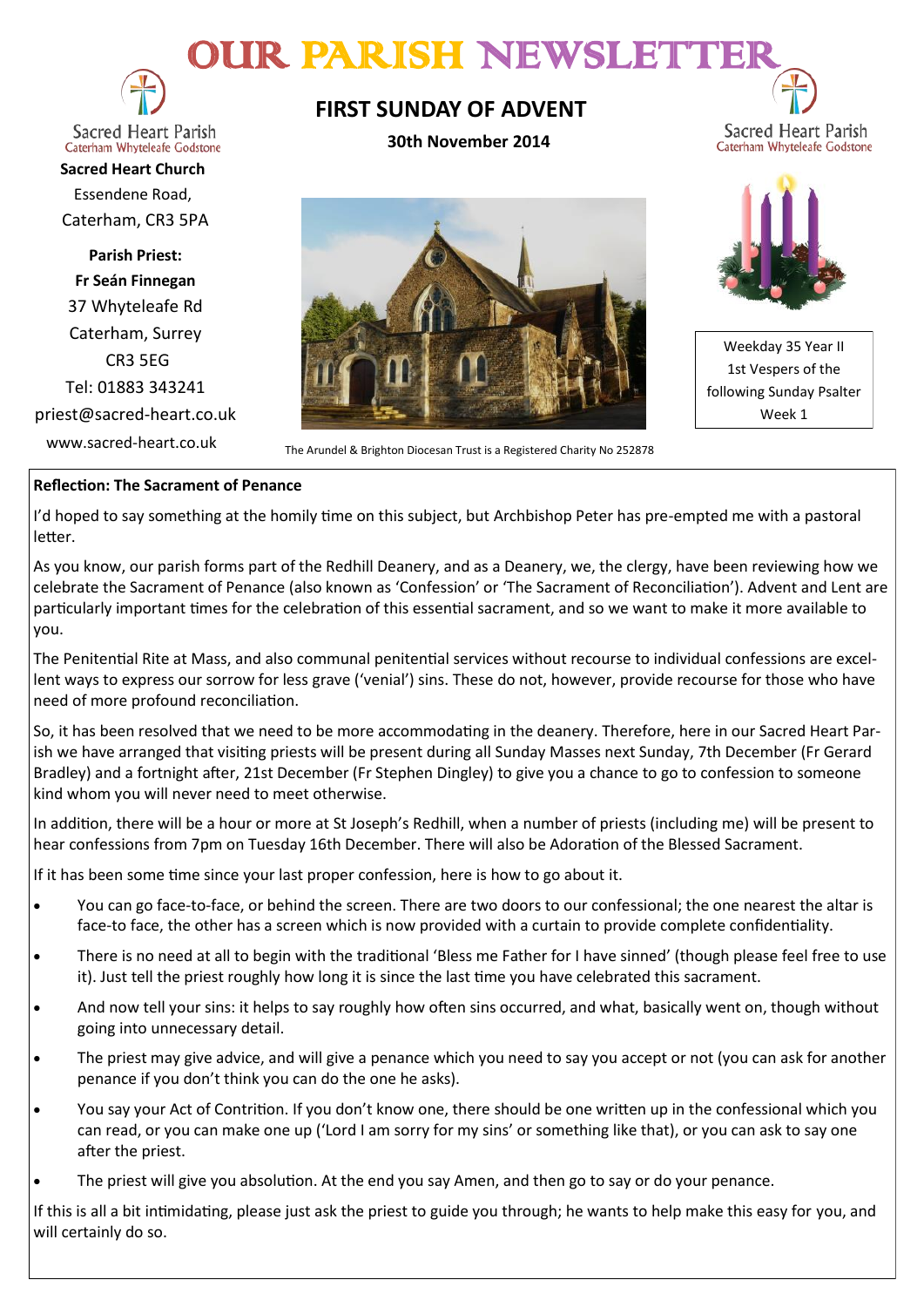## **Advent Group**

Wednesday mornings through Advent. Meet at 10am in the Old Hall - 3rd, 10th and 17th December. Prayer and Reflection Program by

the Diocese of Arundel and Brighton.

Thursday evenings through Advent. Meet at 7.30-9pm in the Old Hall. Beginning 27th November, 4th,11th and 18th December.

'Reflections in the Baubles'. Course designed by Spiritual Director Helen Warwick. Please see poster in the church porch.

Sunday evenings through Advent. Meet at 7.30-9pm Godstone RH9 8JF. Beginning 23rd November, 30th Nov, 7th and 14th December.

Prayer and Reflection Program by the Diocese of Arundel and Brighton. Please find the sign-up sheets with details in the church porch.

#### **Calling out for….**

Mary, Joseph & soloists.

for adult helpers, ks2 upwards readers, infant



We will have a rehearsal for the Nativity at

11.45am Sunday 21st December.

Please contact Tash on tashpalmer@hotmail.com if you can help. Thank you.

#### **Fisher's Festive Fireworks**

Saturday 6th December at The John Fisher Playing Fields, Plough Lane, Purley. Gates Open 5.30pm. Includes Mini Christmas Market, BBQ, Licenced Bar etc. Tickets Adult £6, Children £5, Family Ticket £20.



Don't forget the Christmas Fayre on **Sunday 14th December** 2014 after the 10:30am Mass. We would be grateful for all of your donations (Bottles, cakes (on the day), jewellery, soft toys, unwanted gifts etc). If you can make any donations please bring them to the Church Porch as soon as possible. There will be a meeting after Mass on **Sunday 7th December** for all those who can help.

# **Offertory Collection**

Sincere thanks for your generosity last weekend: Offertory - £816.78 (Gift Aid - £310.23) Second Collection - National Catholic Fund - £225.87



*'All I want for Christmas...' -* **A retreat for teenagers: 5th-7th Dec 2014**

If you are in school years 7-9, you are invited to the come away for a weekend to Worth Abbey. Come along to make new friends, play lots of games, ask some of those "big" questions about life, explore your faith and eat lots of cake! The retreat is run by the Lay Community of St Benedict in collaboration with the monks of Worth Abbey. The cost of the weekend is £78 but **subsidies are available**. For more info and booking forms, please contact Mary Hunt [\(mary\\_hunt@hotmail.co.uk\)](mailto:katyrussell@hotmail.co.uk).

#### **Fr John Olliver RIP**

We have now received confirmation from the family that Fr John's funeral will be at **11.00 am on Wednesday 10th December at St Joseph's, Redhill.** A reception to which all are welcome will be held at the new hall at St Joseph's. A committal will be held at the crematorium later in the afternoon in the intimacy of his family members.

Fr John will be received into All Saints', Oxted on Tuesday 9th December and there will be a Vigil mass at 7.30 pm followed by watching overnight. If you are available, please could you let Michael White-Howeles know what time you are able to be present. Fr John's wishes were to have his ashes interred in the rose garden in Oxted cemetery. There will also be a memorial celebration of his life in the new year. It's family's wishes that there should be no flowers but donations to St Francis School for the development of mathematics amongst the pupils there.



# **LUNCH CLUB**

Wednesday 5th. December at 1pm in the Centenary Hall.

Menu: Steak and kidney casserole with herb dumplings, vegetables and new potatoes. The sweet is rhubarb crumble and custard. Followed by tea or coffee and a raffle.

#### **Seasonal drinks after 5.15 Mass on 7th December**

You are cordially invited to join the leaven group for drinks and light refreshments. A chance to meet each other - new and old friends - informally. Please stay if only for a short time. For further details or of you wish to help contact: Janet D B [Jdoyleblunden@gmail.com](mailto:Jdoyleblunden@gmail.com) or tel: 07746 783631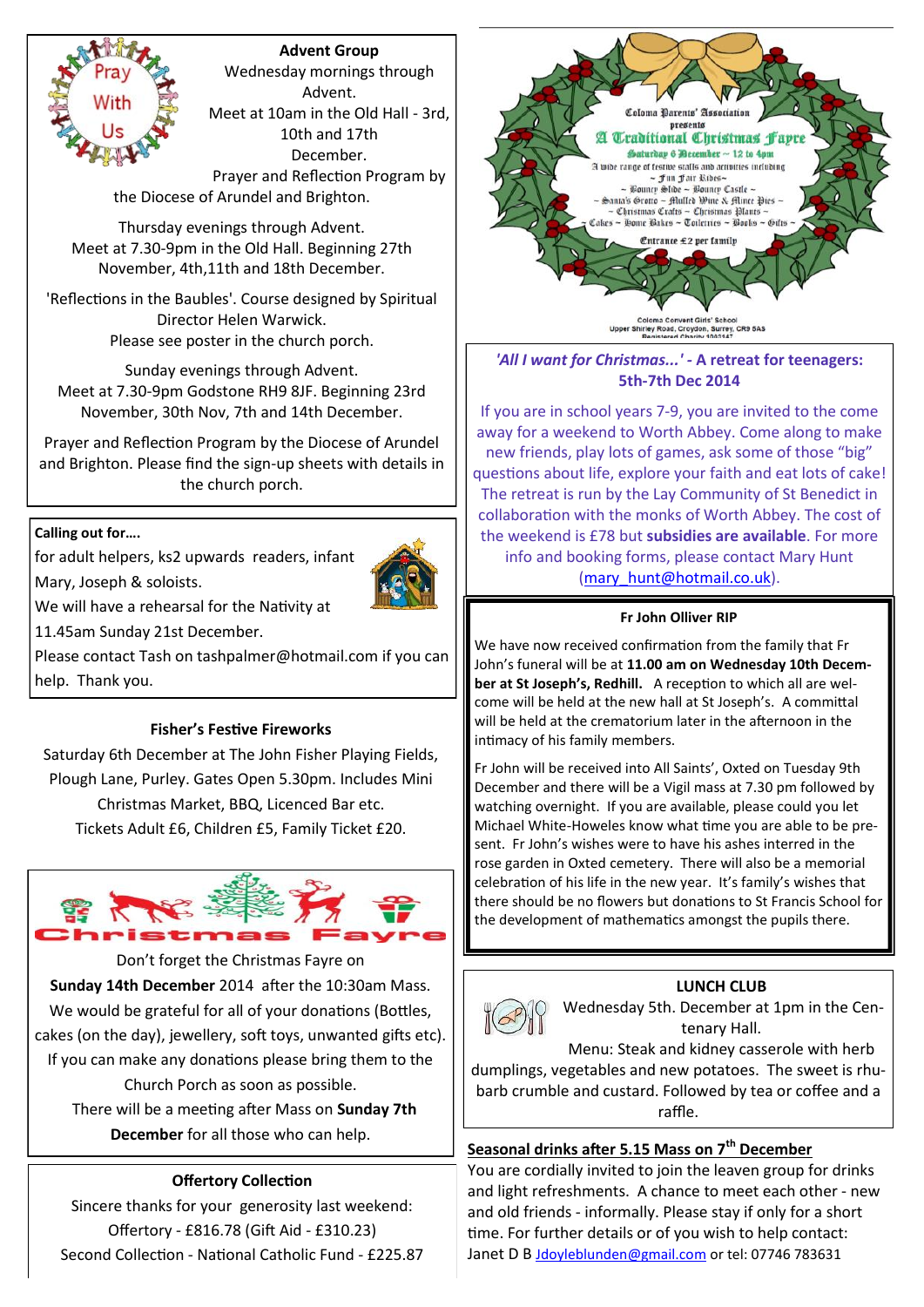#### **WHAT'S ON IN THE PARISH THIS WEEK**

| Sun 30th: | CHILDREN'S liturgy at 9 & 10.30am Mass<br>Coffee & Teas after 10:30am Mass<br>(I & E Labonte)<br>11:30am St Francis School Fayre |
|-----------|----------------------------------------------------------------------------------------------------------------------------------|
| Mon:      | Coffee & Tea after Mass (Old Hall)                                                                                               |
| Tues:     | 9:15am - 11:15am Toddler Group (Old Hall)                                                                                        |
| Wed:      | 10:30am Advent Group meeting                                                                                                     |
|           | 1pm Lunch Club (Cent Hall)                                                                                                       |
|           | 8pm Journey of Faith (Sacristy)                                                                                                  |
| Thurs:    | 7:30-9pm Advent Group meeting                                                                                                    |
| Fri:      | 7:30pm - 11pm Sacred Heart Club open                                                                                             |
|           | 7:30 - 9pm Chill Club (Committee Room)                                                                                           |
| Sun 7th:  | CHILDREN'S liturgy at 9 & 10.30am Mass                                                                                           |
|           | Coffee & Teas after 10:30am Mass<br>(C & E O'Conner)                                                                             |
|           | Christmas Fayre meeting after 10:30am Mass<br>(Bar area)                                                                         |
|           | 2pm Christmas Panto - SOLD OUT!                                                                                                  |
|           | After 5:15pm Mass - Seasonal Drinks                                                                                              |

#### **CAFOD WORLD GIFTS**

These gifts will be on sale after all Sunday Masses this weekend and the following Sunday. Each *World Gift* is a real example of CAFOD's work and when you choose one, you help to transform the lives of poor communities and families in developing countries. You will receive a beautifully illustrated card of your chosen gift, together with a presentation gift envelope to give to your loved one. What better way to share the spirit of giving at Christmas?

Caterham and District Churches Together invite you to a Christmas Lunch For the over 60's at The Douglas Brunton Centre, Caterham on Christmas Day, 2014 from 12 noon until 4 pm. If you would like to attend please RSVP by the 10th December. Please note they are unable to accept applications after this date. We look forward to hearing from you. For queries please contact Alan Turton on 01737 553385 Or by email to: alancatherineturton@blueyonder.co.uk Christmas Day 01883 347260).





# **Your Prayers are requested for the following persons who are ill or housebound.**

Pat Knight; Kathleen & John Saunders; Helen Keogh; Daisy Hill; Connie Cronin; Christopher Browne; Kit Monk; Krista Thompson; Jane Hill; Rosemary Whale; Pam Weaver; Jimmy & Bridie Mullen; Jim & Bernie Horrocks; Margaret Robertson; Heather Tordimah; Jenny Rower; Elizabeth Daley; Eileen Lattimore; Bryan Smith; Rose Knight; Oliver Farrell; Richard Richardson; Seeta Pillay; Christopher Miles; Pat McCoy; Olive Wood; John Dunlop, Elise O'Connor, Malcolm Bowen & John Gilford.

#### **Second collection**

THIS Sunday there will be a second collection for The Parish Charity Fund (Gift Aid envelopes can be used).

Next week the second collection will be for COAT (this is not a Parish Gift Aid collection). Thank you.

#### **Weddings**

Congratulations to Bradley Queenan & Lucy Hargreaves who will be married this week.

# **East Surrey Choral Society**

Present Handel: 'Messiah Part I' Christmas music from the best known of all oratorios, carols for choir and audience and the 'Hallelujah' chorus.

Caterham Valley URC, Caterham, CR3 6SX Saturday 13th December at 7:30pm Tickets from the box office (01293 786358), at the door or online at www.escs.org.uk

As we reach the season for potential snow, please could we have some volunteers to come to Church to help clear and grit the paths if we do get snow or ice? If you can help please contact the Parish Office on info@sacred-heart.co.uk.

#### **Mass Intentions**

When submitting Mass Offerings we would be grateful if you could add your Gift Aid number to the information provided. Many thanks.

#### **Carol Service**

The Guild of Friends of St Lawrence's Church are pleased to welcome back again members of the Salvation Army's Croydon Citadel Band to play the carols at our Carol Service. The service is on **Tuesday 9th December at 8pm** in St Lawrence's Church, Church Hill, Caterham and will be led by Father Seán Finnegan from the Church of the Sacred Heart, Caterham. Wine and mince pies will be served after the service. All welcome.